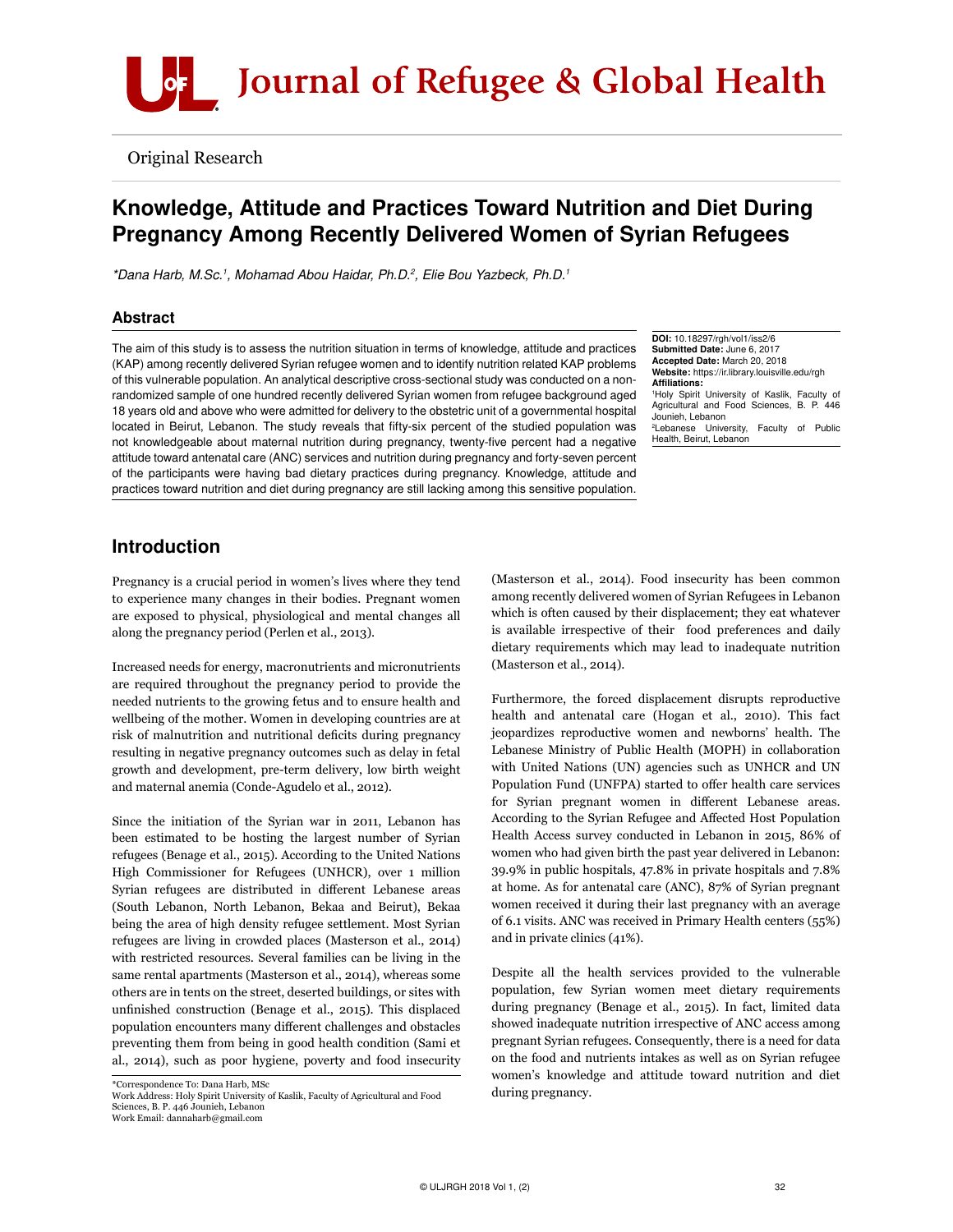The objective of this study is to assess the nutrition situation in terms of knowledge, attitude and practices (KAP) among recently delivered Syrian refugee women and to identify nutrition related KAP problems of the studied population.

Several hypotheses were identified as follows:

- 1. Nutritional knowledge is associated with maternal educational level, access to ANC services and newborn birth weight among Syrian refugees.
- 2. Women's attitude toward nutrition is related to maternal educational level, access to ANC services and newborn birth weight among Syrian refugees.
- 3. Dietary practice is associated with maternal educational level, access to ANC services and newborn birth weight among Syrian refugees.

## Materials and Methods

An analytical descriptive cross-sectional study was conducted on 100 recently delivered Syrian women from a refugee background aged 18 years old and above to assess their knowledge, attitude and practices toward nutrition during pregnancy. Institutional Review Board (IRB) approval has been issued from the hospital to access the medical records of each Syrian pregnant woman admitted for delivery to the obstetric unit of Rafik Hariri University Hospital (RHUH), the largest governmental hospital located in Beirut, Lebanon. All women who were included in the study were interviewed after delivery and given a consent form to confirm their participation in the study; accordingly, a face to face questionnaire was filled. Data were collected for 2 months starting August 2016.

### Questionnaire Design

The used questionnaire in this study was an adapted version of previously validated questionnaire (Marías et al., 2014), it tackled data on socio-demographic and medical characteristics, the context of pregnancy and prenatal care (Ibanez et al., 2015), pre-pregnancy weight, women's perception to nutrition importance and supplementation, women's attitude toward ANC and maternal and infant nutrition and mother's dietary practices. The questionnaire and the consent form were translated to Arabic language by an expert translator and verified by a gynecologist.

A quantitative approach was used to assess KAP toward nutrition and diet during pregnancy of the studied population. Knowledge questions consisted of 10 open ended questions requiring short answers from the participants. Attitude questions consisted of 6 questions which had three answer options showing one for positive attitude, one for uncertainty and the third for negative attitude. Practice questions consisted of 10 "yes-no" questions in addition to short food intake checklist. Indicators to quantify knowledge, attitude and practice were reported in terms of percentages and scores (Onyeneho & Subramanian, 2016; Liu et al., 2015; Sani & Siow, 2014; Popa et al., 2013; Khun et al., 2012).

### Variables

Dependent variables: Knowledge, Attitudes and Practices of the studied population toward nutrition during pregnancy. Independent variables: Educational level, ANC visits, Newborn birth weight.

### KAP Scores

Participants' answers to knowledge questions were given a score. One point was assigned for correct answers for all questions of nutritional knowledge, then the sum of correct answers was obtained (the sum of total scores for these questions ranged from zero to ten points maximum score) (Daba et al., 2013).

Participants' answers to attitude questions were given a score. One point was assigned for positive attitude for all attitude questions and zero point was assigned to both uncertain and negative attitude, then the sum was obtained (the sum of total scores for these questions ranged from zero to six points maximum score) (Daba et al., 2013).

Participants' answers to practice questions were given a score. One point was assigned for correct answers for all dietary practices questions KAP Scores, then the sum of correct answers was obtained (the sum of total scores for these questions ranged from zero to thirteen points maximum score) (Daba et al., 2013).

### Statistical Analysis

The data entry and analyses were performed using the Statistical Package for the Social Sciences (SPSS) version 23.0. Means with standard deviation and percentages were used to describe continuous and categorical variables, respectively. Statistical bivariate analysis was performed. The Pearson chi-square (χ2) and Fisher exact tests were used to determine the associations. A p-value < .05 was considered statistically significant. A multivariate analysis using logistic regression was carried out with the practice score as the dependent variable. Independent variables were maternal education and attendance of ANC services. Adjusted odds ratios (OR) and their 95% confidence intervals (CI) were reported. The final logistic regression model was reached after ensuring the adequacy of the data using the Hosmer and Lemeshow test.

## Results and Discussion

All 100 participants who fit the inclusion criteria agreed to participate in the study without any withdrawal (0% rejection rate). Almost all the participants originated from rural Syrian areas and had low educational level. Participants reported that they were living in a rental apartment (99%), were unemployed during their pregnancy (98%) and did not seek a job during that period, except for the 2% who had a full-time job to help with family income due to the fact that their husbands were unemployed. Full-time jobs of the pregnant women such as sewing of clothes were provided by Non-Governmental Organizations as stated by the participants. Most of the husbands were working a full-time job (85%); their salaries would cover the rental fee of the place they are living in. Their low socioeconomic status barely allowed them to meet basic living needs and contributed to the selection of non-nutritive food during pregnancy.

Nevertheless, 75.68% of the participants did not gain gestational weight as per recommendations where 55.41% gained less than the required and 20.27% gained more than the required. This result shows that more than half of the participants were not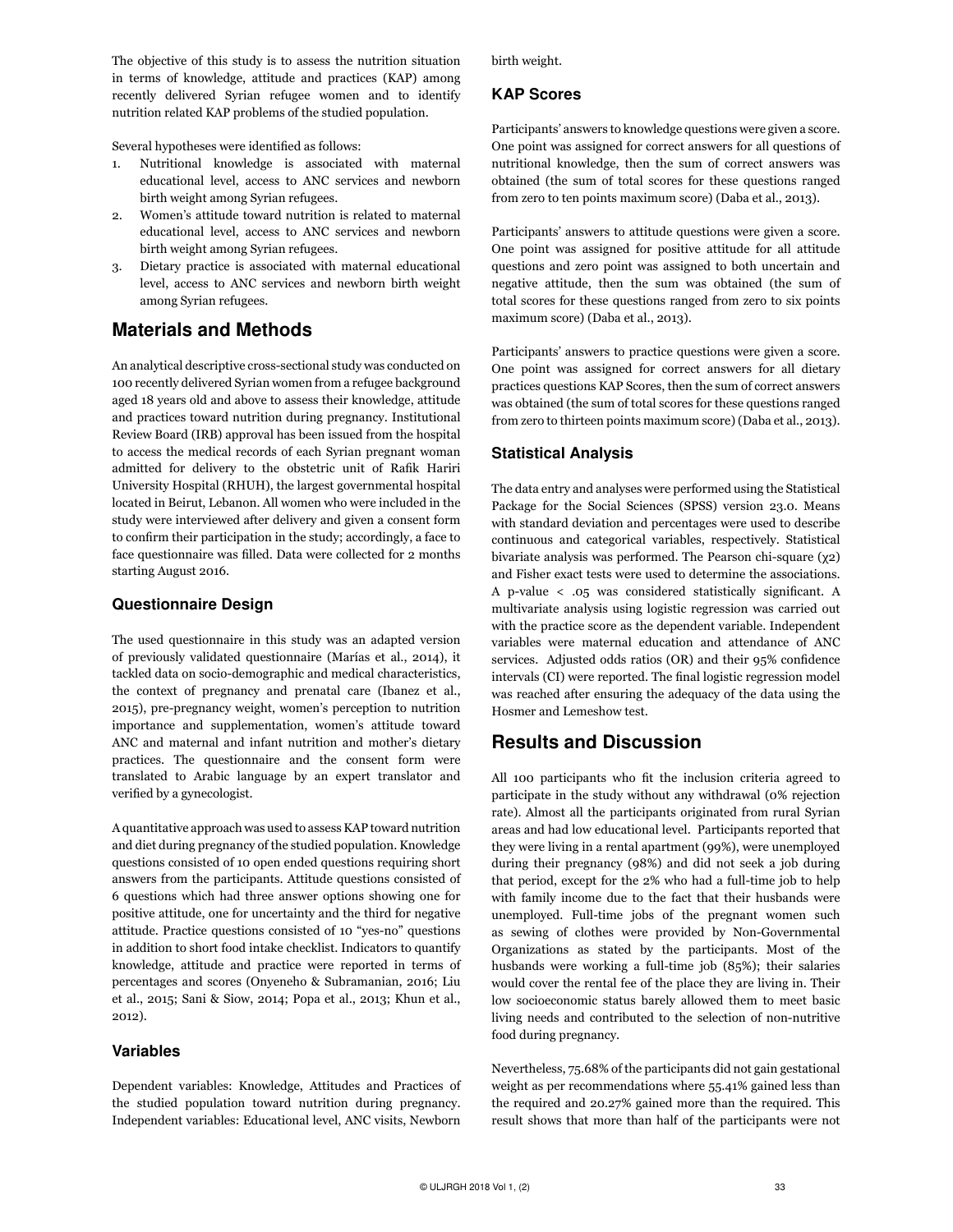aware of the appropriate weight gain during pregnancy (**Table 1,2**); this finding is in agreement with several other studies (Shulman & Kottke, 2016; Brown & Avery, 2012; McDonald et al., 2011).

#### Table 1 Participants' Characteristics

|                                                                                 | Frequency (%)  |  |
|---------------------------------------------------------------------------------|----------------|--|
| Mother age $(n=100)$                                                            |                |  |
| <25 years old                                                                   | 25%            |  |
| 25-34 vears old                                                                 | 60%            |  |
| 35-44 years old                                                                 | 15%            |  |
| Accommodation ownership (n=100)                                                 |                |  |
| Rental                                                                          | 99%            |  |
| Personal                                                                        | $1\%$          |  |
| Maternal employment during pregnancy (n=100)                                    |                |  |
| Unemployed                                                                      | 98%            |  |
| Full time job                                                                   | 2%             |  |
| Husband employment (n=100)                                                      |                |  |
| Unemployed                                                                      | 4%             |  |
| Part time job                                                                   | 11%            |  |
| Full time iob                                                                   | 85%            |  |
| Maternal education (n=100)                                                      |                |  |
| <b>Illiterate</b>                                                               | 21%            |  |
| Primary School                                                                  | 68%            |  |
| Secondary School                                                                | 8%             |  |
| Higher                                                                          | 3%             |  |
| Number of births $(n=100)$                                                      |                |  |
| Secundiparous                                                                   | 30%            |  |
| Tertiparous                                                                     | 13%            |  |
| Multiparous $(\geq 4)$                                                          | 57%            |  |
| Inter-pregnancy interval (with previous pregnancy) (n=100)                      |                |  |
| $< 6$ months                                                                    | 8%             |  |
| $6-12$ months                                                                   | 10%            |  |
| $\geq 1$ year                                                                   | 82%            |  |
| <b>BMI</b> Categories (n=74)                                                    |                |  |
| Underweight (<18.5 Kg/m2)                                                       | 5.40%          |  |
| Normal weight (18.5-25 Kg/m2)                                                   | 55.40%         |  |
| Overweight (25-30 Kg/m2)                                                        | 20.30%         |  |
| Obese $(>30 \text{ Ke/m2})$                                                     | 18.90%         |  |
| Classification of total gestational weight gain based on recommendations (n=74) |                |  |
| Not within recommended range based on pre-pregnancy BMI                         | 75.68% (56/74) |  |
| Within recommended range based on pre-pregnancy BMI                             | 24.32% (18/74) |  |
| Gained more than the required                                                   | 20.27% (15/74) |  |
| Gained less than the required                                                   | 55.41% (41/74) |  |
| <b>CUTOFF Newborn birth weight (n=100)</b>                                      |                |  |
| Less than 2500 gram                                                             | 6%             |  |
| $\geq$ 2500 gram                                                                | 94%            |  |
| <b>CUTOFF Hemoglobin level (n=100)</b>                                          |                |  |
| Less than 11 g/dl                                                               | 27%            |  |
| $>11$ g/dl                                                                      | 73%            |  |

#### Table 2 Obstetric History

|                                                      | $Mean \pm SD$        |
|------------------------------------------------------|----------------------|
| Gestational age in weeks $(n=100)$                   | $38.71 \pm 1.665$    |
| Newborn Birth weight in grams $(n=100)$              | $3196.6 \pm 513.489$ |
| Hemoglobin at the day of delivery in $g/dl$ (n= 100) | $11.8 \pm 1.269$     |

#### Table 3 ANC services

|                                                | $Frequency(\%)$ |  |
|------------------------------------------------|-----------------|--|
| Registration with UNHCR (n=100)                |                 |  |
| Yes                                            | 99%             |  |
| No                                             | 1%              |  |
| Attendance of ANC (n=100)                      |                 |  |
| Yes                                            | 91%             |  |
| No                                             | 9%              |  |
| Number of prenatal care visits (n=83)          |                 |  |
| Mean(SD)=4.90±2.052, MIN=1 MAX=9               |                 |  |
| Less than 4 times                              | 26.50%          |  |
| $>4$ times                                     | 73.50%          |  |
| Iron supplement prescribed (n=98)              |                 |  |
| Yes                                            | 99%             |  |
| No                                             | $1\%$           |  |
| Trimester of iron tablets prescription (n=97)  |                 |  |
| First trimester                                | 39.20%          |  |
| Second trimester                               | 42.30%          |  |
| Third trimester                                | 18.60%          |  |
| Breastfeeding session provided in ANC $(n=98)$ |                 |  |
| Yes                                            | 49%             |  |
| No                                             | 51%             |  |
| Anemia self-reported (n=80)                    |                 |  |
| Anemic                                         | 57.50%          |  |
| Not anemic                                     | 42.50%          |  |
| When suffered from anemia? (n=46)              |                 |  |
| Before getting pregnant                        | 45.70%          |  |
| First trimester                                | 19.60%          |  |
| Second trimester                               | 13%             |  |
| Third trimester                                | 10.90%          |  |
| Don't know                                     | 10.90%          |  |

With regard to ANC services (**Table 3**), 99% of the studied population was registered with UNHCR which allowed them to have free access to ANC clinics located in different Lebanese areas irrespective of their socioeconomic status. 91% of the participants had attended ANC clinics throughout their pregnancy with a minimum of one visit and a maximum of 9 visits. 73.5% visited the ANC clinics at least 4 times which is in line with United Nations Children's Fund (UNICEF) Sustainable Development Goals (2016-2030); those women fully benefited from services including renewal of iron supplements, laboratory tests, hygiene session, etc. The high rate of access to ANC clinics is related to many factors including participants UNHCR registration, ANC visits coverage, regional location of respondents and availability of health care providers in each region.

The mean Knowledge score (n=99) was 5.42 with a standard deviation (SD) of 2.28. 44% of the studied population was knowledgeable about maternal nutrition during pregnancy whereas the other 56% were not knowledgeable (**Table 4**). This implies that more than half of the participants had little knowledge about nutrition during pregnancy; in contrary to the finding of another study which was conducted on pregnant women in Ethiopia (Daba et al., 2013). This finding may be explained by the lack of exposure to nutrition-related topics during pregnancy and to the ignorance of the studied population toward the importance of diet during this phase.

Table 4 Participants' Nutritional Knowledge

|                                                                                      | Frequency (%) |
|--------------------------------------------------------------------------------------|---------------|
| Causes of undernutrition (n=100)                                                     |               |
| Not getting enough food                                                              | 22%           |
| Food does not contain enough nutrients                                               | $6\%$         |
| Others (sickness, etc.)                                                              | 7%            |
| Don't know                                                                           | 65%           |
| Important supplements to be used during pregnancy (n=100)                            |               |
| Iron supplement                                                                      | 47%           |
| Others (multi-vitamins, Calcium supplement)                                          | 7%            |
| Don't know                                                                           | 46%           |
| Identification of Anemia by participants (n=99)                                      |               |
| <b>Dizziness</b>                                                                     | 41.40%        |
| Low energy/weakness                                                                  | 20.20%        |
| Paleness                                                                             | 17.20%        |
| Others                                                                               | 7.10%         |
| Don't know                                                                           | 14.10%        |
| Identification of health risks when infants' diet lacks iron (n=100)                 |               |
| Delay of mental and physical development                                             | 17%           |
| Malnutrition                                                                         | 2%            |
| Anemia                                                                               | 1%            |
| Don't know                                                                           | 80%           |
| Identification of health risks when pregnant women's diet lacks iron (n=100)         |               |
| Anemia                                                                               | 28%           |
| General weakness                                                                     | 8%            |
| Difficult delivery                                                                   | 2%            |
| <b>LBW</b>                                                                           | $1\%$         |
| Don't know                                                                           | 61%           |
| Knowledge of participants about anemia preventive measures (n=100)                   |               |
| Eat iron-rich foods                                                                  | 31%           |
| Take iron supplements                                                                | 8%            |
| Others (disease/infection, avoid tea consumption)                                    | 12%           |
| Don't know                                                                           | 49%           |
| Knowledge about iron rich food (n=100)                                               |               |
| Heme iron food                                                                       | 15%           |
| Non heme iron food                                                                   | 29%           |
| Heme iron food & non heme iron food                                                  | 20%           |
| Don't know                                                                           | 36%           |
| Knowledge about food enhancing iron absorption when taken with meals (n=100)         |               |
| Vitamin-C-rich foods, such as fresh citrus fruits (orange, lemons, etc.)             | 4%            |
| Don't know                                                                           | 96%           |
| Knowledge about beverages inhibiting iron absorption when taken with meals $(n=100)$ |               |
| Coffee, tea, Nescafé, carbonated beverages                                           | 53%           |
| Don't know                                                                           | 47%           |
| Knowledge score (n=99), Mean (SD)= $5.42 \pm 2.28$                                   |               |
| Less than mean Knowledge score                                                       | 56%           |
| > mean Knowledge score                                                               | 44%           |
| Source of nutritional information (n=100)                                            |               |
| ANC/ Doctors clinic                                                                  | 50%           |
| TV/Radio                                                                             | 10%           |
| Neighbors/Family/Friends                                                             | 25%           |
| School                                                                               | 8%            |
| Others                                                                               | 1%            |
| None                                                                                 | 6%            |

The mean Attitude score  $(n=95)$  was 4.85 with a standard deviation of 0.99. 75% of the studied population had a positive attitude toward ANC services, maternal and infant nutrition whereas 25% had a negative attitude (**Table 5**). This finding can be promising for the future, especially that almost all participants (90%) found it crucial to seek ANC. Improving services in ANC, including nutrition counseling, may increase nutritional knowledge among this vulnerable population.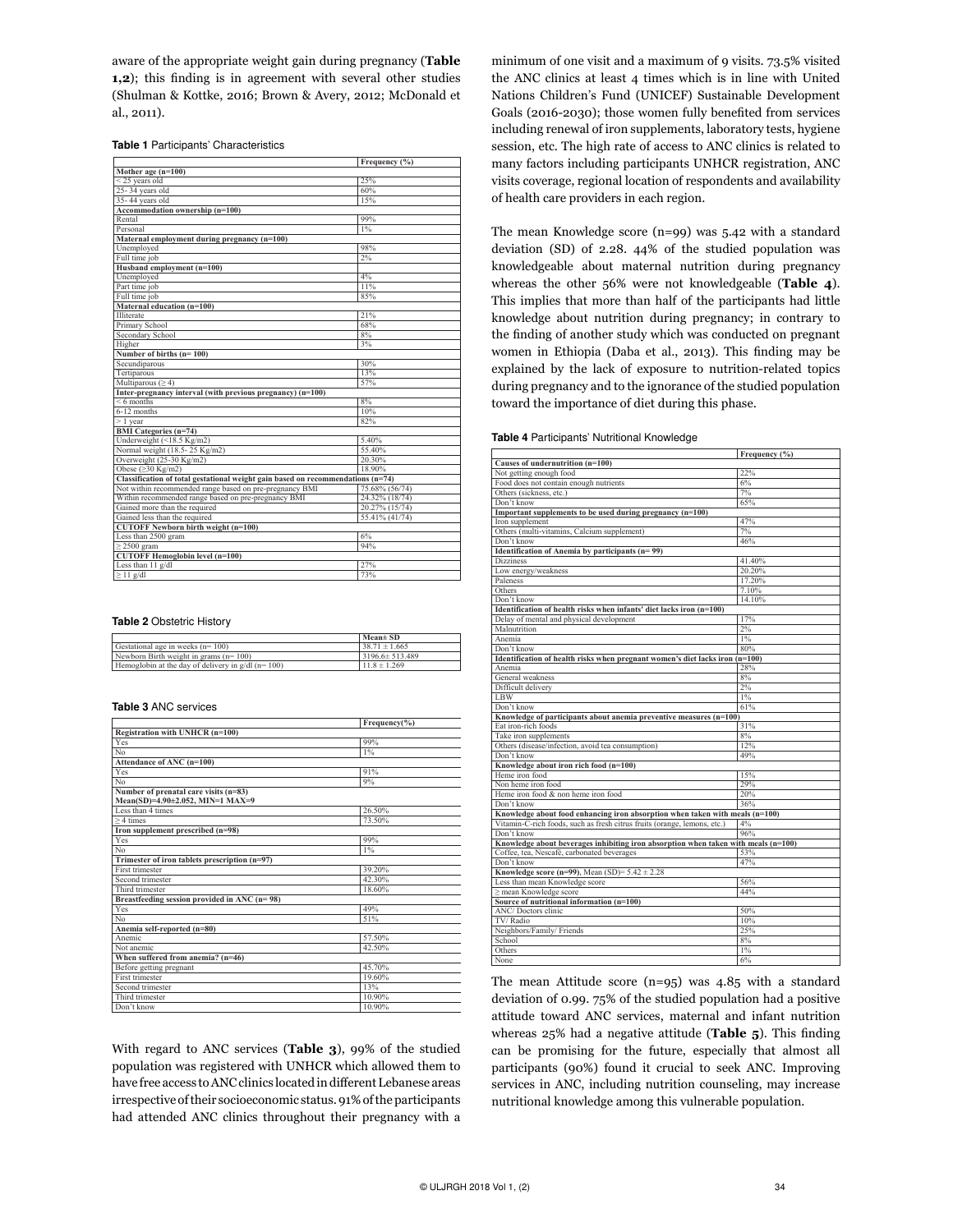#### Table 5 Participants' Attitude

|                                                                                      | Frequency (%) |  |
|--------------------------------------------------------------------------------------|---------------|--|
| Importance of seeking ANC during pregnancy (n=100)                                   |               |  |
| Positive attitude                                                                    | 90%           |  |
| Uncertain attitude                                                                   | $1\%$         |  |
| Negative attitude                                                                    | 9%            |  |
| Skipping a main meal every day will not affect the pregnant woman's health $(n=100)$ |               |  |
| Positive attitude                                                                    | 68%           |  |
| Uncertain attitude                                                                   | 5%            |  |
| Negative attitude                                                                    | 27%           |  |
| Preparing meals with iron-rich foods such as beef, chicken or fish (n=100)           |               |  |
| Positive attitude                                                                    | 74%           |  |
| Uncertain attitude                                                                   | 12%           |  |
| Negative attitude                                                                    | 14%           |  |
| Use of iron supplement on daily basis during pregnancy $(n=100)$                     |               |  |
| Positive attitude                                                                    | 62%           |  |
| Uncertain attitude                                                                   | $1\%$         |  |
| Negative attitude                                                                    | 37%           |  |
| Confidence toward breastfeeding the newborn (n=100)                                  |               |  |
| Positive attitude                                                                    | 92%           |  |
| Uncertain attitude                                                                   | 6%            |  |
| Negative attitude                                                                    | 2%            |  |
| Attitude score (n=95)                                                                |               |  |
| Positive attitude                                                                    | 75%           |  |
| Negative attitude                                                                    | 25%           |  |

|                                                                                      | Frequency (%) |
|--------------------------------------------------------------------------------------|---------------|
| Alcohol Consumption during pregnancy (n=100)                                         |               |
| Yes                                                                                  | 0%            |
| No                                                                                   | 100%          |
| Smoking during pregnancy (n=100)                                                     |               |
| Yes                                                                                  | 5%            |
| No                                                                                   | 95%           |
| Daily use of iron supplementation (n=100)                                            |               |
| Yes                                                                                  | 95%           |
| No                                                                                   | 5%            |
| Consumption of animal products one day before admission (n=100)                      |               |
| Yes                                                                                  | 58%           |
| No                                                                                   | 42%           |
| Consumption of dark green leafy vegetables one day before admission $(n=100)$        |               |
| Yes                                                                                  | 13%           |
| No                                                                                   | 87%           |
| More food consumed during pregnancy as compared to before getting pregnant $(n=100)$ |               |
| Yes                                                                                  | 53%           |
| No                                                                                   | 47%           |
| Daily Breakfast consumption(n=100)                                                   |               |
| Yes                                                                                  | 79%           |
| No                                                                                   | 21%           |
| Daily Lunch consumption (n=100)                                                      |               |
| Yes                                                                                  | 80%           |
| No                                                                                   | 20%           |
| Daily Dinner consumption (n=100)                                                     |               |
| Yes                                                                                  | 77%           |
| No                                                                                   | 23%           |
| Add of citrus fruits to dark green leafy vegetables (n=100)                          |               |
| Yes                                                                                  | 79%           |
| No                                                                                   | 21%           |
| Reason of adding citrus fruits to dark green leafy vegetables (n=80)                 |               |
| Healthy                                                                              | 1.20%         |
| Others (Like, better taste, culturally known)                                        | 98.80%        |
| Coffee/tea consumption during pregnancy (n=100)                                      |               |
| Yes                                                                                  | 81%           |
| No                                                                                   | 19%           |
| Timing of Coffee/tea consumption during pregnancy (n=81)                             |               |
| Two hours before or after a meal                                                     | 21%           |
| One hour before or after a meal                                                      | 24.70%        |
| During the meal                                                                      | 53.10%        |
| Others                                                                               | 1.20%         |
| Practice Score (n=81)                                                                |               |
| Good dietary practices                                                               | 53%           |
| Bad dietary practices                                                                | 47%           |
|                                                                                      |               |

#### Table 6 Participants' Practices

The mean Practice score (n=81) was  $8.5 \pm 1.07$ . 53% of the participants were identified as having good dietary practices and the other 47% were having bad dietary habits during pregnancy (**Table 6**).

Around half of the participants were not getting enough nutrients during pregnancy and were not following a diet specific to this phase; similar findings were noticed in the study of Ajantha et al. (2015). Some had actually inadequate energy, protein and

iron intakes from food. This was mainly related to the lack of education, unavailability of all food sources at all times and to financial restriction which did not allow pregnant women to buy or prepare nutritive food.

There was no significant association between newborn weight ( $p=$  0.8), attendance of ANC ( $p=$  0.5), maternal education ( $p=$ 0.3) and the Knowledge score. Similar findings were observed in the literature regarding no association between nutritional knowledge and maternal educational level (Xu et al., 2016). The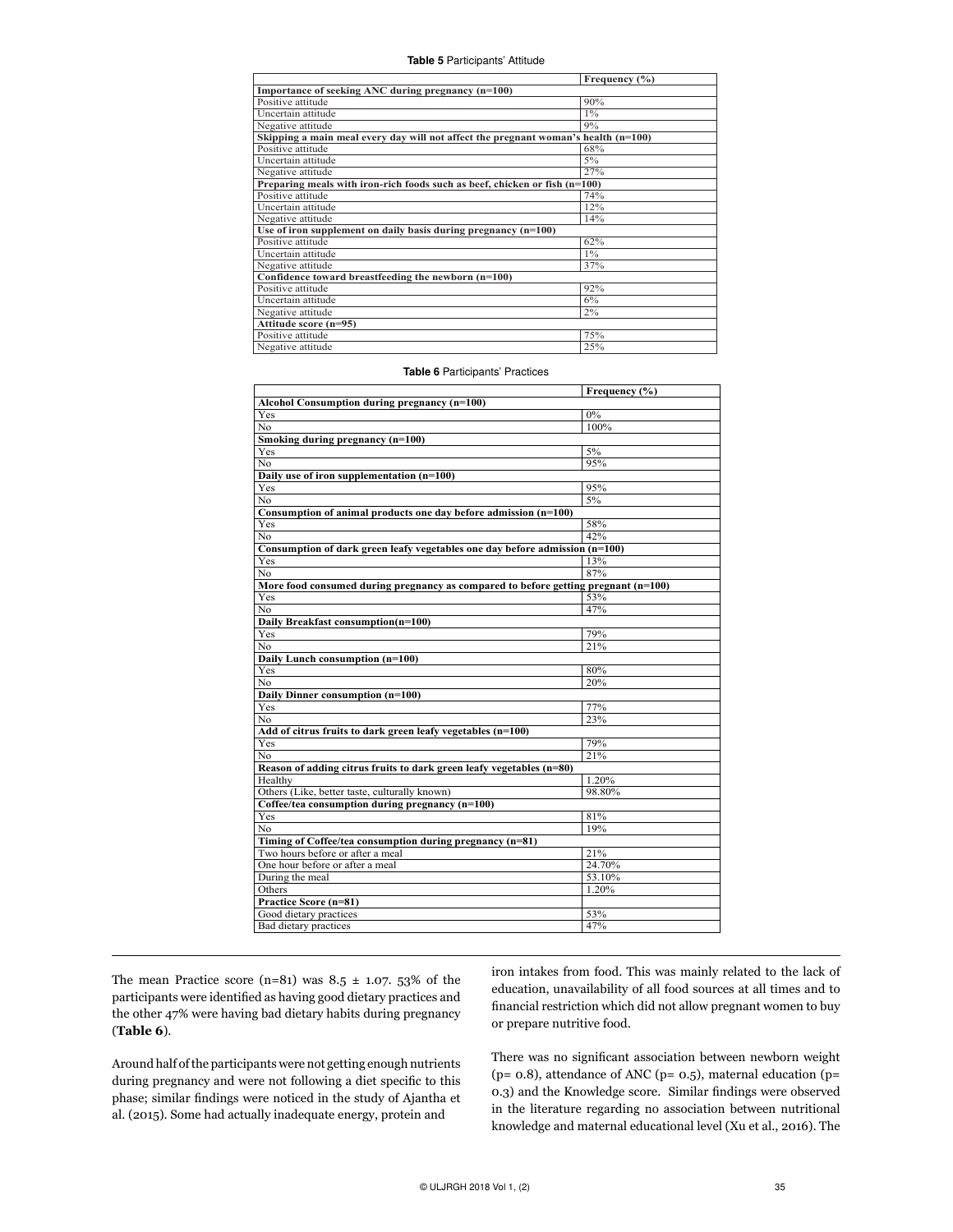observed non-significance can be related to social and cultural factors of the studied population.

There was no significant association between newborn weight ( $p= 0.3$ ), attendance of ANC ( $p= 0.11$ ), maternal education ( $p=$ 0.3) and the Attitude score. This shows that other predicting factors must be studied to have a better understanding of the factors that can influence women's attitude. Attitude may be related to women's intention irrespective of age, education and attendance of ANC.

A significant association was found between attendance of ANC  $(p= 0.01)$ , maternal education  $(p= 0.04)$  and the Practice score. There was no significant association between newborn weight (p= 0.9) and the Practice score.

The Practice score was associated with maternal education (p= 0.03, OR 3.8 with 95% CI (1.2-12.5) and attendance of ANC services (p= 0.02, OR 12.25 with 95% CI (1.4 105.7).

Significant association between dietary practices and maternal education was also seen in the study of Saldiva et al. (2014). Regarding ANC, a healthcare professional can play an important role in influencing women's practices including compliance to diet and supplementation; similar findings have been noted in several other studies (Benage et al., 2015; Vosnacos & Pinchon, 2015; Popa et al., 2013).

## Conclusion

Knowledge, attitude and practices toward nutrition and diet during pregnancy is still lacking among this sensitive population of Syrian Refugees' women.

Strategies targeting females can be initiated in schools; this will increase their knowledge toward good dietary practices as they grow to become women of childbearing age. As well, implementing effective nutritional programs and policies at ANC targeting pre-conception and conception period is essential and the need to standardize medical and nutritional practices among healthcare professionals in all available ANC is important to tackle in order to provide consistency of care as it was shown that the attendance of ANC services had an influence on dietary practices of pregnant women.

This study targeted a vulnerable population, specifically the pregnant women of Syrian Refugees in Lebanon. It identified the knowledge, attitude and practices toward nutrition of this particular high-risk population which is among few other published articles that has tackled attitude of high risk women. However, this study had some limitations. It was a crosssectional study with a small sample size covering one hospital setting located in the Beirut area, thus the results cannot be generalized. Women were interviewed after delivery; they were not followed up throughout the three trimesters. The retrieved 24-hour recall was not analyzed in terms of calories and dietary iron intake to know about the exact intakes, and it was taken for one day which does not represent the intakes over the whole pregnancy period. Information about pre-pregnancy weight was self-reported by participants which can increase bias.

Future highlights on multi-level qualitative and quantitative research may be helpful in understanding the determinants of nutritional knowledge, attitudes and dietary practices during pregnancy. The Syrian food culture has to be well studied in order to implement nutritional programs designed to this population. Nutrition counseling at ANC clinics has to suit Syrian dietary habits in order to improve their practices (Lindsay et al., 2014) as cultures differ from one country to another.

## References

- Ajantha, N., Singh, A. K., Malhotra, B., Mohan, S. K., & Joshi, A. (2015). Evaluation of Dietary Choices, Preferences, Knowledge and Related Practices Among Pregnant Women Living in An Indian Setting. *Journal of Clinical and Diagnostic Research: JCDR*, 9(8), LC04-10.
- Benage, M. et al. (2015). An assessment of antenatal care among Syrian refugees in Lebanon. Conflict and Health, 9:8, 1-11.
- Brown, A., & Avery, A. (2012). Healthy weight management during pregnancy: what advice and information is being provided. Journal of Human Nutrition and Dietetics, 25(4), 378-387.
- Conde-Agudelo, A., Rosas-Bermudez, A., Castaño, F., & Norton, M. H. (2012). Effects of birth spacing on maternal, perinatal, infant, and child health: a systematic review of causal mechanisms. Studies in family planning, 43(2), 93-114.
- Daba, G., Beyene, F., Fekadu, H., & Garoma, W. (2013). Assessment of Knowledge of Pregnant Mothers on Maternal Nutrition and Associated Factors in Guto Gida Woreda, East Wollega Zone, Ethiopia. J Nutr Food Sci,3(235), 2.
- Hogan, MC. Et al. (2010). Maternal mortality for 181 countries, 1980-2008: a systematic analysis of progress towards millennium development goal 5. Lancet, 375, 1609-23.
- Ibanez, G. et al. (2015). Prevalence and characteristics of women reporting poor mental health during pregnancy: Findings from the 2010 French National Perinatal Survey. *Revue d'Épidémiologie et de Santé Publique*, 63, 85-95.
- Khun, M. et al. (2012). Knowledge, attitudes and practices towards avian influenza A (H5N1) among Cambodian women: A cross- sectional study. Asian Pacific Journal of Tropical Medicine, 727-734.
- Lindsay, K. L., Gibney, E. R., McNulty, B. A., & McAuliffe, F. M. (2014). Pregnant immigrant Nigerian women: an exploration of dietary intakes. Public Health, 128(7), 647–653.
- Liu, S. et al., (2015). Knowledge, attitude and practices of food safety amongst food handlers in the coastal resort of Guangdong, China. Food Control, 47, 457-461.
- Marías, Y. F., Glasauer, P., & Macias, Y. F. (2014). Guidelines for assessing nutrition-related knowledge, attitudes and practices. Food and Agriculture Organization of the United Nations (FAO).
- Masterson, A. R. et al. (2014). Assessment of reproductive health and violence against women among displaced Syrians in Lebanon. BMC women's health, 14(1), 1.
- McDonald, S. D. et al. (2011). Despite 2009 guidelines, few women report being counseled correctly about weight gain during pregnancy. American Journal of Obstetrics and Gynecology, 205(4), 333-e1.
- Onyeneho, N. G., & Subramanian, S. V. (2016). Anemia in pregnancy: Factors influencing knowledge and attitudes among mothers in southeastern Nigeria. Journal of Public Health, 24(4), 335–349.
- Perlen, S. et al. (2013). Maternal depression and physical health problems in early pregnancy: Findings of an Australian nulliparous pregnancy cohort study. Midwifery,29, 233-239.